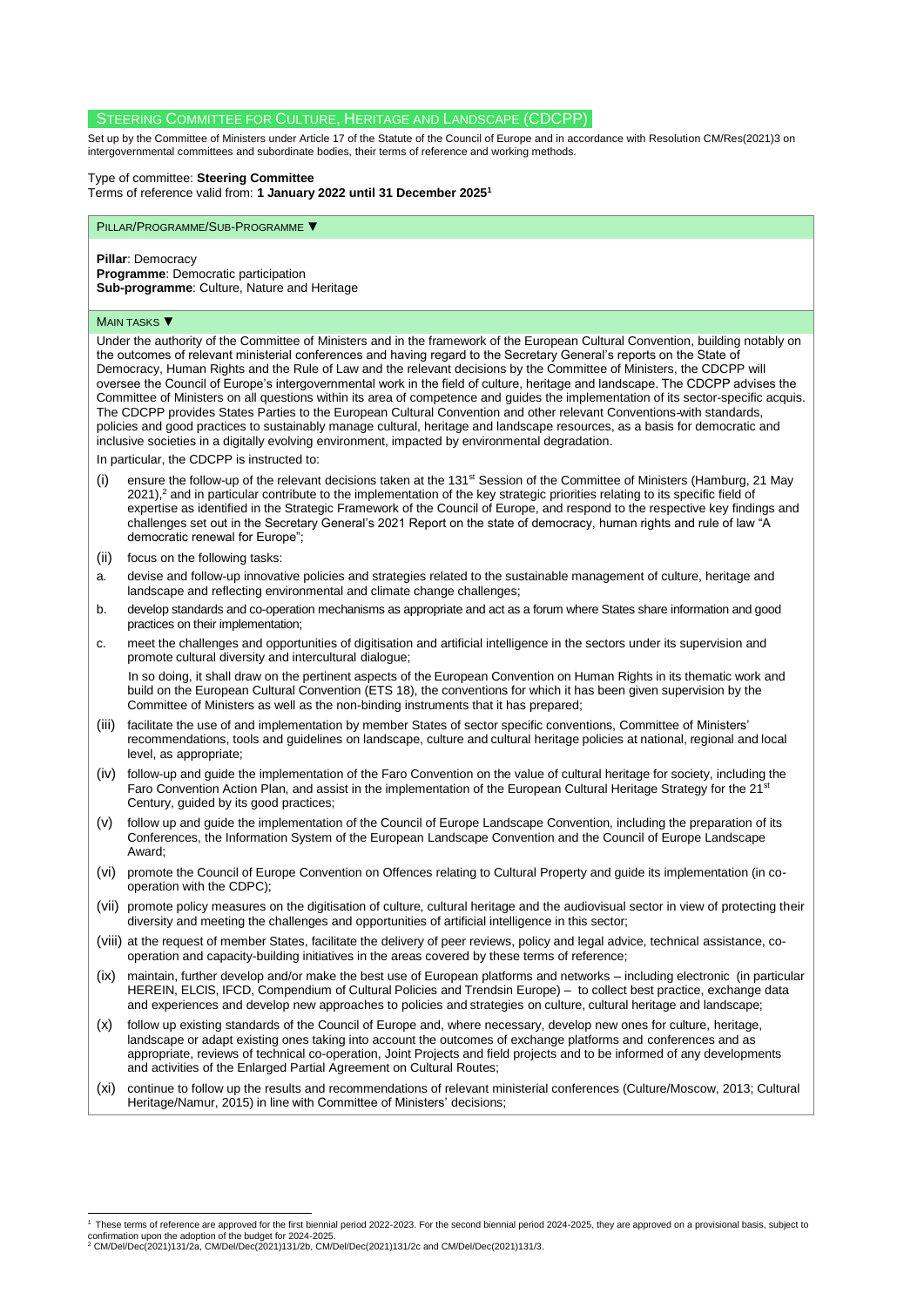- (xii) promote high-level dialogue with representatives of the European Union, the United Nations/UNESCO, OSCE and other international organisations to make use of each other's know-how and experience and identify opportunities for cooperation and synergies;
- (xiii) associate partner and observer organisations in the achievement of the goals of the Council of Europe in the fields of culture, cultural heritage and landscape, through synergies and targeted collaborations;
- (xiv) without prejudice to the mandates of intergovernmental committees of the Council of Europe that already follow the work of monitoring mechanisms, follow the activities of the relevant monitoring and other bodies or convention mechanisms;
- (xv) hold an exchange of views annually in order to evaluate its activities and advise the Committee of Ministers and the Secretary General on future priorities in its sector, including possible new activities and those that might be discontinued;
- (xvi) take due account of the following mainstreamed perspectives in the performance of its tasks: gender, youth, children's rights, rights of persons with disabilities, and Roma and Traveller<sup>3</sup> issues;
- (xvii)where relevant, contribute to building cohesive societies and to strengthening the role and meaningful participation of civil society in its work;
- (xviii) in accordance with decision[s CM/Del/Dec\(2013\)1168/10.2](https://search.coe.int/cm/Pages/result_details.aspx?Reference=CM/Del/Dec(2013)1168/10.2) of the Committee of Ministers, carry out, at regular intervals, within the limits of the available resources and bearing in mind its priorities, an examination of some or all of the conventions for which it has been given responsibility,<sup>4</sup> in co-operation, where appropriate, with the relevant conventionbased bodies, and report back to the Committee of Ministers;
- (xix) contribute to the achievement of, and review progress towards, the UN 2030 Agenda for Sustainable Development, in particular with regards to Goal 3: Good Health and well-being; Goal 5: Gender Equality, Goal 11: Sustainable Cities and Communities; Goal 13: Climate action, Goal 15: Life on land and Goal 16: Peace, Justice and Strong Institutions.

### MAIN DELIVERABLES ▼

Under the authority of the Committee of Ministers, the CDCPP is instructed to complete the following deliverables, within the following deadlines:

|    |                                                                                                                                                                                                                                                                                   | Deadline $\P$           |
|----|-----------------------------------------------------------------------------------------------------------------------------------------------------------------------------------------------------------------------------------------------------------------------------------|-------------------------|
| 1. | Integrated culture/nature guidance tool based on the Council of Europe's human rights and<br>participatory approach and its conventions in the sector, consisting of innovative principles for<br>inclusive policy making for governments                                         | 31/12/2022              |
| 2. | Draft Recommendation on the essential role and impact of culture, cultural heritage and landscape<br>in helping to address the global crisis (democracy, economy, health, climate, social), with special<br>consideration of the impact of artificial intelligence in these areas | 31/12/2022              |
| 3. | Implementation review report on Recommendation Rec(2000)13 on a European policy on access to<br>archives                                                                                                                                                                          | 31/12/2022              |
|    | 4. Draft Recommendation with a view to the implementation of the European Landscape Convention of<br>the Council of Europe ("Landscape and Health")                                                                                                                               | 31/12/2023              |
| 5. | Guidance document on the application of Faro Convention principles in member States not yet<br>having signed the Faro Convention                                                                                                                                                  | 31/12/2023              |
| 6. | Guidance document in support of the culture, heritage and landscape sectors to promote non-<br>discrimination and protection of vulnerable groups, fighting inequality, racism, xenophobia and<br>discrimination (in co-operation with the CDADI)                                 | 31/12/2023              |
| 7. | Draft Recommendation or guidance document on heritage education, training and climate change                                                                                                                                                                                      | 31/12/2023              |
| 8. | Draft Recommendation with a view to the implementation of the European Landscape Convention of<br>the Council of Europe ("Landscape, a living environment")                                                                                                                       | 31/12/2024              |
|    | 9. Guidance document on the benefits and implementation of the Council of Europe Convention on<br>Offences related to Cultural Property                                                                                                                                           | 31/12/2024              |
|    | 10. Draft Recommendation or guidance document on artificial intelligence and its potential and<br>challenges for culture, creativity and cultural heritage                                                                                                                        | 31/12/2024              |
|    | 11. Feasibility study and working group reports on the possible creation of a legal and financial<br>mechanism to support European television series production (2022-2024)                                                                                                       | 31/12/2024              |
|    | 12. Annual extension of the Faro Convention online serious game dedicated to authorities and civil<br>society to enhance the application of the Faro Convention principles                                                                                                        | $31/12$ of<br>each year |
|    | 13. Annual Digital #Exhibition "Free to Create – Create to be Free"                                                                                                                                                                                                               | $31/12$ of<br>each year |
|    | 14. Good practice guidance document for activities in member States complementary to the annual<br>Digital #Exhibition "Free to Create - Create to be Free"                                                                                                                       | $31/12$ of<br>each year |

<sup>1</sup> <sup>3</sup> The term "Roma and Travellers" is used at the Council of Europe to encompass the wide diversity of the groups covered by the work of the Council of Europe in this field: on the one hand a) Roma, Sinti/Manush, Calé, Kaale, Romanichals, Boyash/Rudari; b) Balkan Egyptians (Egyptians and Ashkali); c) Eastern groups (Dom, Lom and Abdal); and, on the other<br>hand, groups such as Travellers, Yenish, and the

<sup>4</sup> Cf. relevant decisions of the Committee of Ministers [\(CM/Del/Dec\(2013\)1168/10.2\)](https://search.coe.int/cm/Pages/result_details.aspx?Reference=CM/Del/Dec(2013)1168/10.2) and list of Conventions in documen[t CM\(2021\)132.](https://search.coe.int/cm/Pages/result_details.aspx?Reference=CM(2021)132)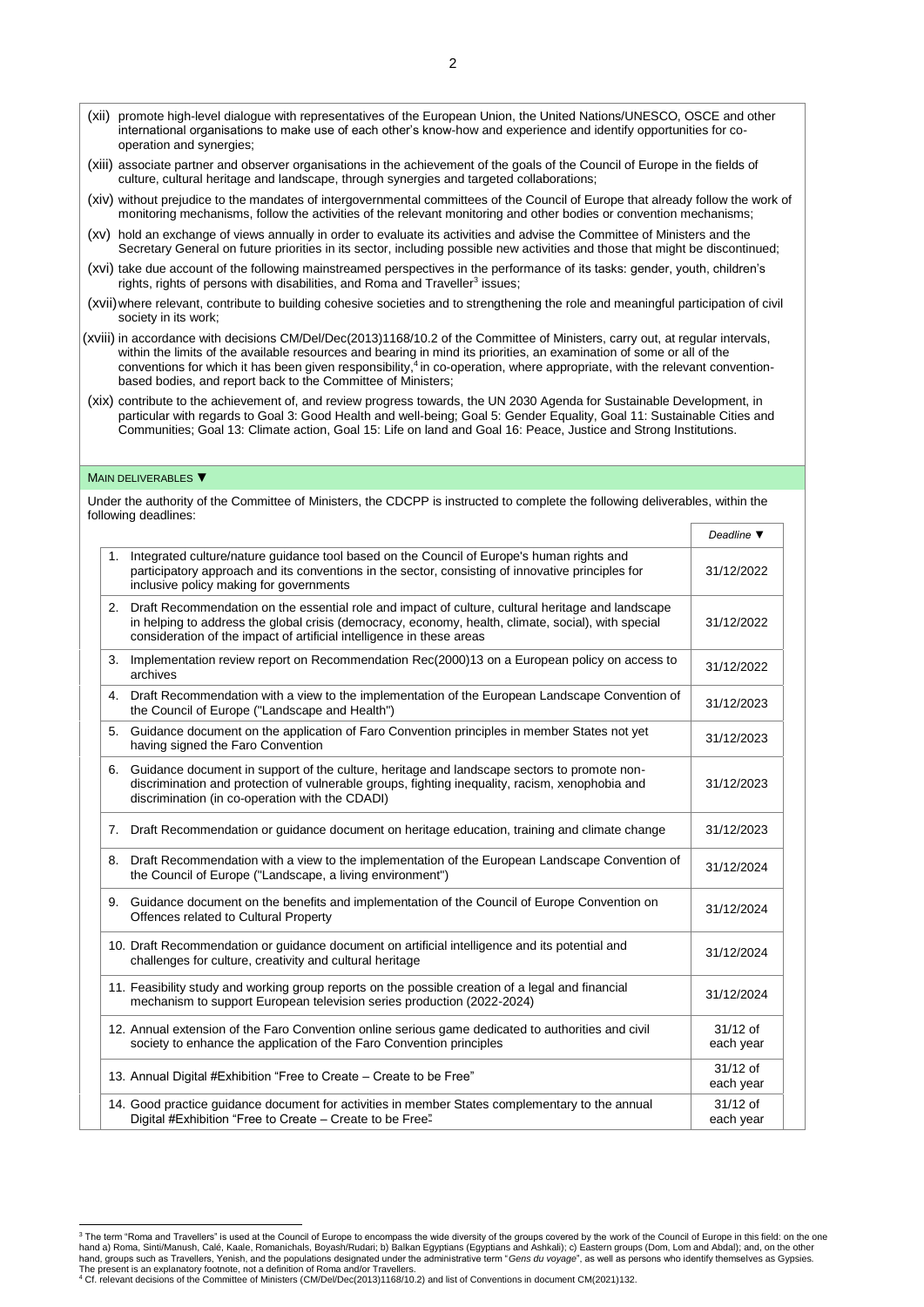| 15. Annual action plan for the promotion of the Council of Europe Convention on Offences relating to                                                                                                                      | $31/12$ of              |
|---------------------------------------------------------------------------------------------------------------------------------------------------------------------------------------------------------------------------|-------------------------|
| <b>Cultural Property</b>                                                                                                                                                                                                  | each year               |
| 16. Annual - and ad-hoc- updates of Council of Europe co-operation and information tools:<br>Compendium, HEREIN, ELCIS that offer comparative policy and practice data related to the<br>CDCPP's work areas and standards | $31/12$ of<br>each year |
| 17. Annual European Heritage Days event series with updated theme and related programmes (jointly                                                                                                                         | $31/12$ of              |
| run with the EU)                                                                                                                                                                                                          | each year               |

## COMPOSITION ▼

### MEMBERS<sup>.</sup>

In accordance with decisions [CM/Del/Dec\(2013\)1168/10.2](https://search.coe.int/cm/Pages/result_details.aspx?Reference=CM/Del/Dec(2013)1168/10.2) of the Committee of Ministers, in cases where there is no conventionbased body including all the Parties, non-member States are invited to take part, with a right to vote, in the committee meetings pertaining to the conventions to which they are Parties. The participation of non-member States referred to by Decision [CM/Del/Dec\(2022\)1429/2.5](https://search.coe.int/cm/Pages/result_details.aspx?Reference=CM/Del/Dec(2022)1429/2.5) and Resolution [CM/Res\(2022\)3](https://search.coe.int/cm/Pages/result_details.aspx?Reference=CM/Res(2022)3) is restricted to meetings and activities convened pursuant to Art. 6 of the European Cultural Convention.

Governments of member States of the Council of Europe and of other States having acceded to the European Cultural Convention are invited to appoint one or more high ranking representatives with top responsibilities for the development and management of policy in the fields of culture, cultural heritage and landscape.

The Council of Europe will bear the travel and subsistence expenses of one representative from each State Party (two in the case of the State whose representative has been elected Chair).

Each member of the Committee shall have one vote. Where a government designates more than one member, only one of them is entitled to take part in the voting.

## PARTICIPANTS:

The following may send representatives, without the right to vote and at the charge of their corresponding administrative budgets:

- Parliamentary Assembly of the Council of Europe;
- Congress of Local and Regional Authorities of the Council of Europe;
- Conference of INGOs of the Council of Europe;
- Council of Europe Development Bank (CEB);
- Steering Committee on Media and Information Society (CDMSI);
- Steering Committee for Education (CDEDU);
- European Committee on Crime Problems (CDPC);
- Committees or other bodies of the Council of Europe engaged in related work, as appropriate.

The following may send representatives, without the right to vote and without defrayal of expenses:

- European Union (one or more representatives, including, as appropriate, the European Union Agency for Fundamental Rights (FRA));
- Observer States to the Council of Europe: Canada, Japan, Mexico, United States of America;
- United Nations Educational, Scientific and Cultural Organisation (UNESCO);
- Organisation for Economic Co-operation and Development (OECD);
- Organisation for Security and Co-operation in Europe (OSCE);
- European Free Trade Association (EFTA);
- Nordic Council of Ministers;
- Arab League Educational, Cultural and Scientific Organisation (ALECSO);
- United Nations Economic Commission for Europe (UN-ECE);
- International Centre for the Study of the Preservation and Restoration of Cultural Property (ICCROM).

## OBSERVERS:

The following may send representatives, without the right to vote and without defrayal of expenses:

- Israel;
- European Cultural Foundation (ECF);
- European Cultural Centre in Delphi;
- Culture Action Europe;
- European Network of Cultural Administration Training Centres (ENCATC);
- European Roma and Travellers Forum (ERTF);
- European Association of Archaeologists (EAA);
- 
- Europa Nostra;
- International Council of Monuments and Sites (ICOMOS);
- Organisation of World Heritage Cities (OHWC);
- International Federation for Housing and Planning (IFHP);
- European Federation of Landscape Architects (EFLA);
- European Council of Town Planners (ECTP);
- European Council of Landscape Architecture Schools (ECLAS);
- International Association of the European Heritage Network (AISBL);
- European Confederation of Conservator-Restorers' Organisations (ECCO);
- European Federation for architectural heritage skills (FEMP);
- Civilscape.

Observer status may be requested in accordance with Article 8 of Resolution [CM/Res\(2021\)3](https://search.coe.int/cm/Pages/result_details.aspx?Reference=CM/Res(2021)3) on intergovernmental committees and subordinate bodies, their terms of reference and working methods.

- Europae Archaeologiae Consilium (EAC);
-